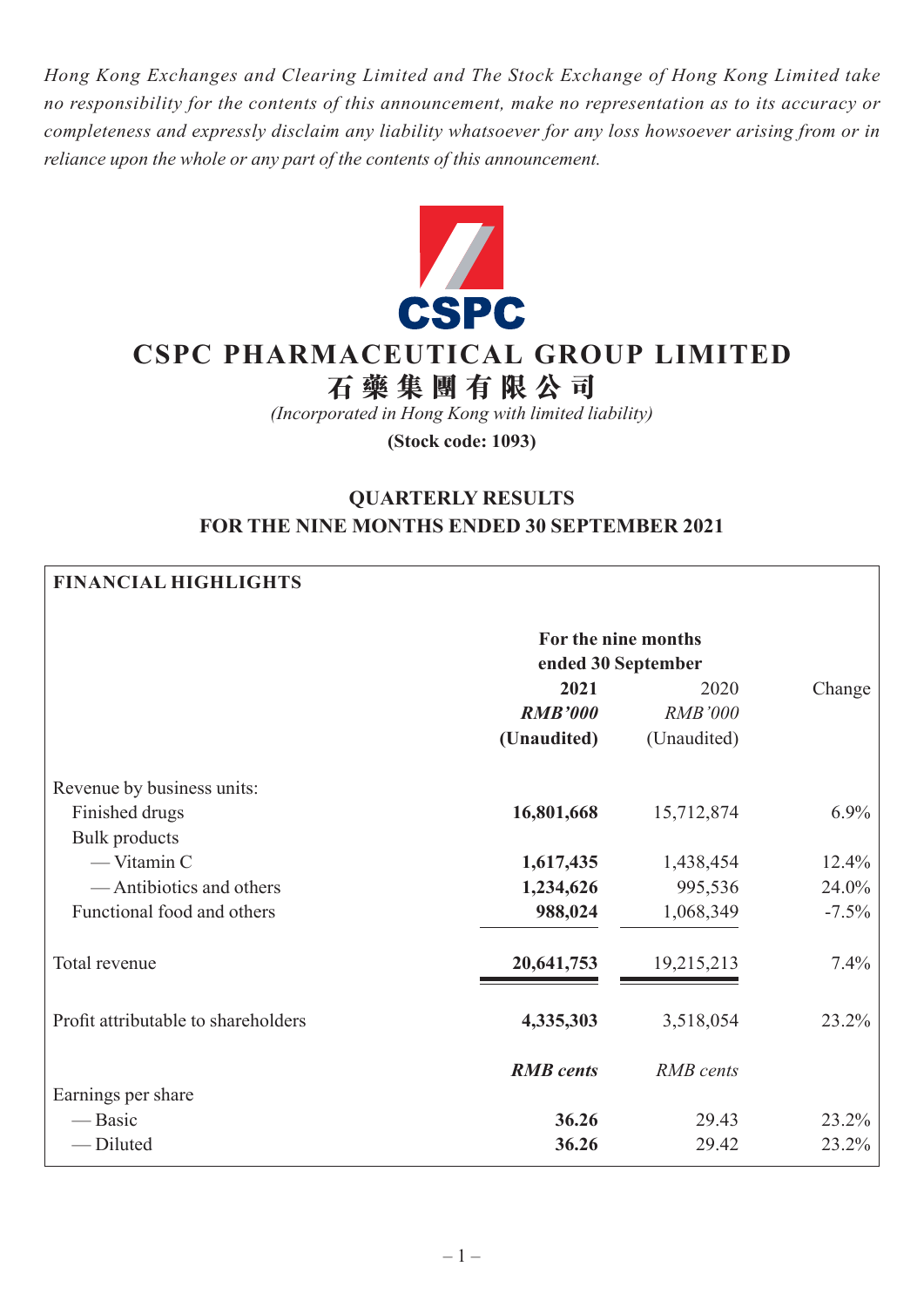The Board of Directors of CSPC Pharmaceutical Group Limited (the "Company") is pleased to announce the unaudited consolidated results of the Company and its subsidiaries (the "Group") for the nine months ended 30 September 2021 as follows:

# **CONDENSED CONSOLIDATED STATEMENT OF PROFIT OR LOSS**

*For the nine months ended 30 September 2021*

|                                         | For the nine months<br>ended 30 September |                |  |
|-----------------------------------------|-------------------------------------------|----------------|--|
|                                         | 2021                                      | 2020           |  |
|                                         | <b>RMB'000</b>                            | <b>RMB'000</b> |  |
|                                         | (Unaudited)                               | (Unaudited)    |  |
| Revenue                                 | 20,641,753                                | 19,215,213     |  |
| Cost of sales                           | (4,986,298)                               | (4,759,324)    |  |
| Gross profit                            | 15,655,455                                | 14,455,889     |  |
| Other income                            | 258,322                                   | 177,034        |  |
| Other gains or losses                   | 401,568                                   | (61, 462)      |  |
| Selling and distribution expenses       | (7, 777, 834)                             | (7,350,398)    |  |
| Administrative expenses                 | (748, 267)                                | (751, 999)     |  |
| Research and development expenses       | (2,508,203)                               | (2,266,327)    |  |
| Other expenses                          | (91, 805)                                 | (54, 444)      |  |
| Finance costs                           | (6, 446)                                  | (8,084)        |  |
| Share of results of associates          | (21, 131)                                 | (12,209)       |  |
| Share of results of joint ventures      | 35,979                                    | 30,512         |  |
| Gain on disposal of a joint venture     | 24,273                                    |                |  |
| Gain on disposal of subsidiaries        |                                           | 314,901        |  |
| Loss on deemed disposal of a subsidiary |                                           | (19, 038)      |  |
| Profit before tax                       | 5,221,911                                 | 4,454,375      |  |
| Income tax expense                      | (824, 853)                                | (879, 209)     |  |
| Profit for the period                   | 4,397,058                                 | 3,575,166      |  |
| Profit for the period attributable to:  |                                           |                |  |
| Owners of the Company                   | 4,335,303                                 | 3,518,054      |  |
| Non-controlling interests               | 61,755                                    | 57,112         |  |
|                                         | 4,397,058                                 | 3,575,166      |  |
|                                         | <b>RMB</b> cents                          | RMB cents      |  |
|                                         | (Unaudited)                               | (Unaudited)    |  |
| Earnings per share<br>— Basic           | 36.26                                     | 29.43          |  |
|                                         |                                           |                |  |
| - Diluted                               | 36.26                                     | 29.42          |  |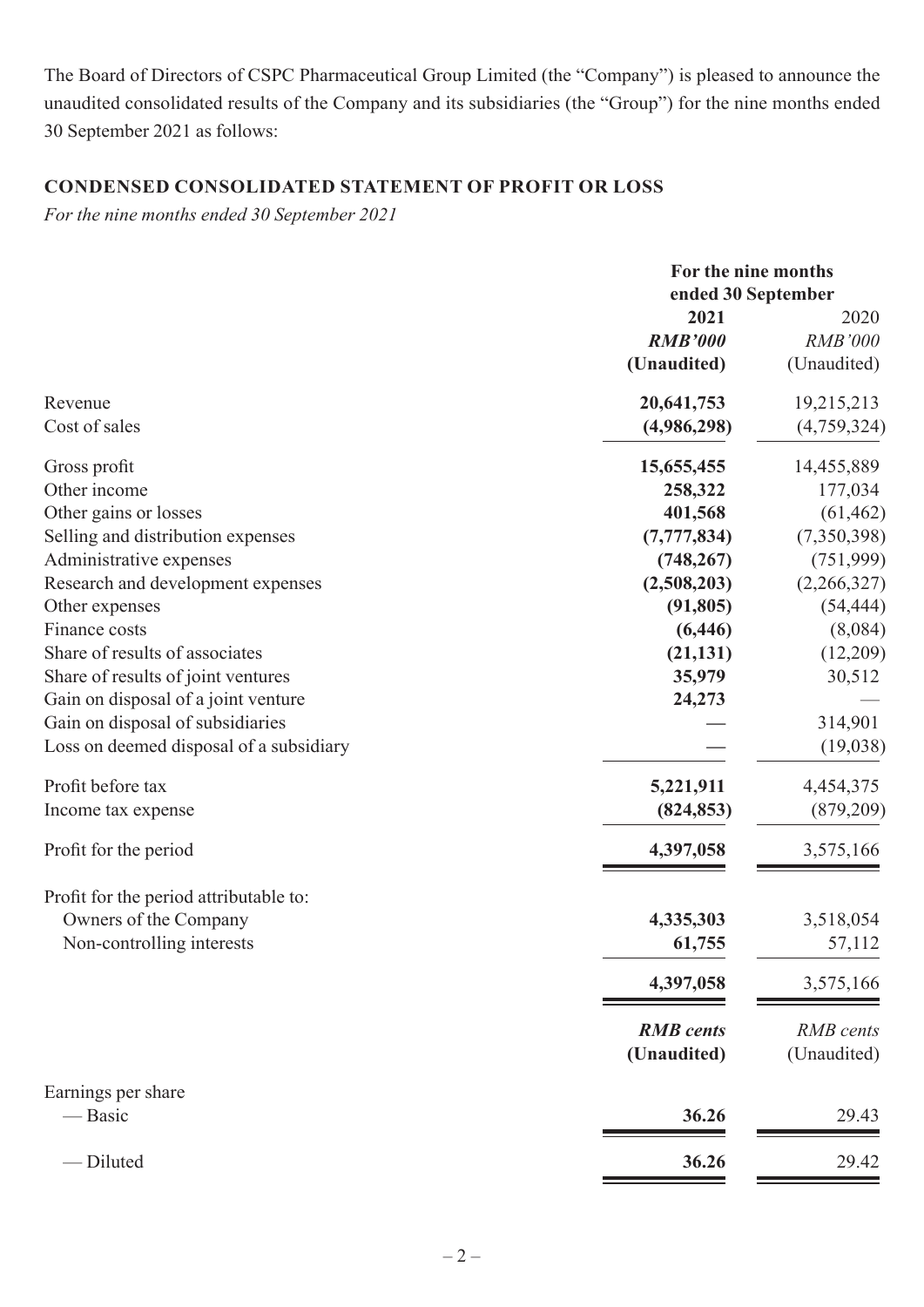# **CONDENSED CONSOLIDATED STATEMENT OF PROFIT OR LOSS AND OTHER COMPREHENSIVE INCOME**

*For the nine months ended 30 September 2021*

| For the nine months |                |  |
|---------------------|----------------|--|
| ended 30 September  |                |  |
| 2021                | 2020           |  |
| <b>RMB'000</b>      | <b>RMB'000</b> |  |
| (Unaudited)         | (Unaudited)    |  |
| 4,397,058           | 3,575,166      |  |
|                     |                |  |
|                     |                |  |
|                     |                |  |
|                     |                |  |
| (13, 418)           | 338,776        |  |
|                     |                |  |
| 16,596              | (10, 552)      |  |
| 3,178               | 328,224        |  |
| 4,400,236           | 3,903,390      |  |
|                     |                |  |
| 4,338,481           | 3,846,278      |  |
| 61,755              | 57,112         |  |
| 4,400,236           | 3,903,390      |  |
|                     |                |  |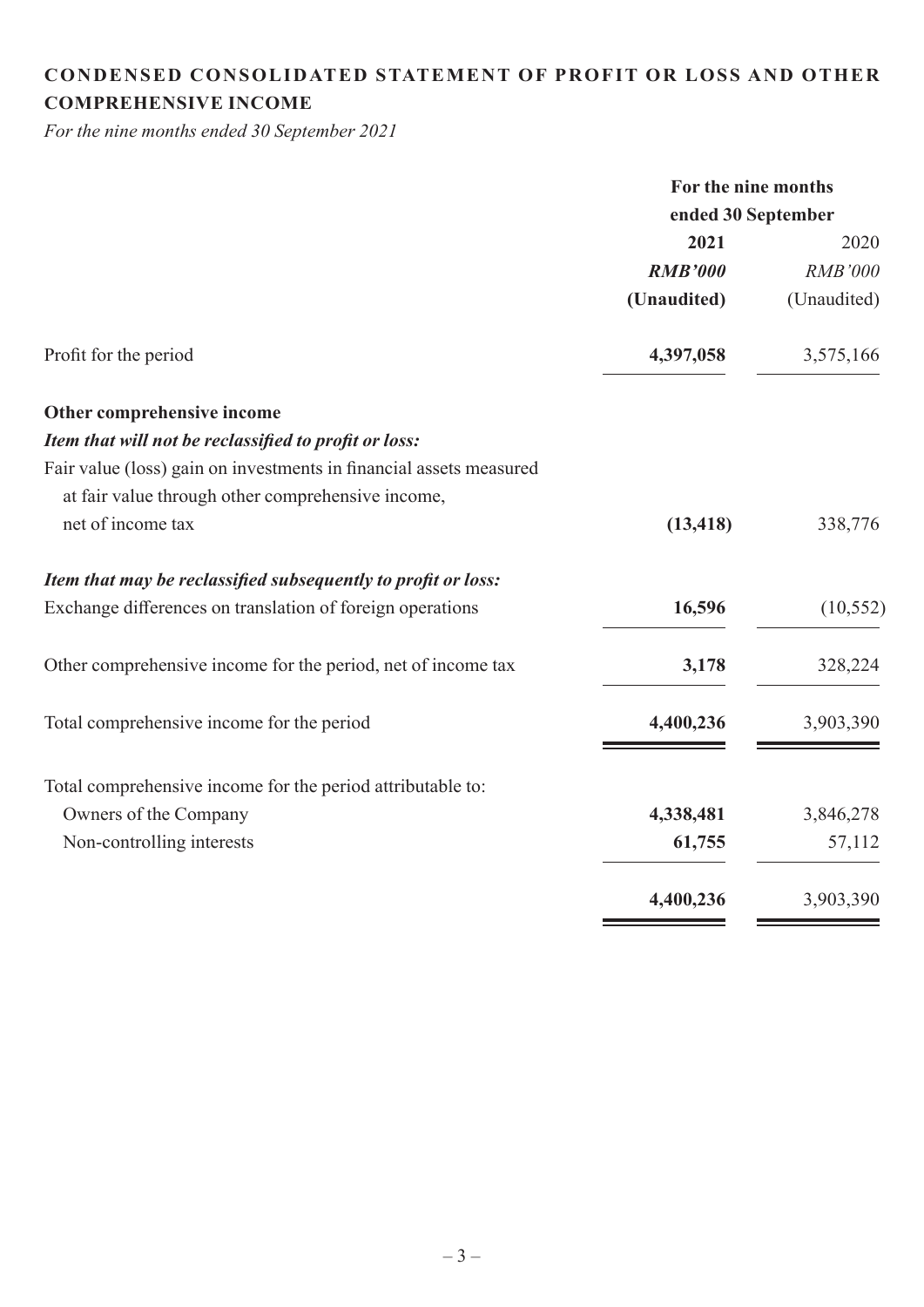#### *Notes:*

#### **1. PRINCIPAL ACCOUNTING POLICIES**

The principal accounting policies and methods of computation used in the preparation of the financial data for the nine months ended 30 September 2021 are consistent with those followed in the preparation of the Group's interim financial statements for the six months ended 30 June 2021.

### **2. REVENUE AND SEGMENT INFORMATION**

Information reported to the board of directors, being the chief operating decision makers ("CODM"), for the purpose of resources allocation and assessment of segment performance focuses on types of goods delivered.

The Group's reportable segments under HKFRS 8 *Operating Segments* are as follows:

- (a) Finished drugs research and development, manufacture and sale of pharmaceutical products;
- (b) Bulk products manufacture and sale of vitamin C, antibiotic and other products in bulk powder form; and
- (c) Functional food and others manufacture and sale of functional food products (including caffeine additives and vitamin supplements), provision of healthcare services and others.

Glucose products were included in the segment of "Functional Food and Others" in prior periods. In the current period, as the directors of the Company consider it more appropriate to classify glucose products within bulk products in view of its nature and thus glucose products are included in the segment of antibiotics and others under "Bulk Products" for the current period. The comparative information has been restated to conform with current period's presentation.

Revenue is recognised at a point of time upon control of the goods has transferred, being when the goods have been delivered to the customer's specific location. Following delivery, the customer bears the risks of obsolescence and loss in relation to the goods. The normal credit term is 90 days upon delivery.

The Group also provides license of its intellectual property ("IP") or commercialisation license to customers. License fee income is recognised at a point of time upon the customer obtains control of the IP or if control is transferred over time, revenue is recognised over time by reference to the progress towards complete satisfaction of the relevant performance obligation.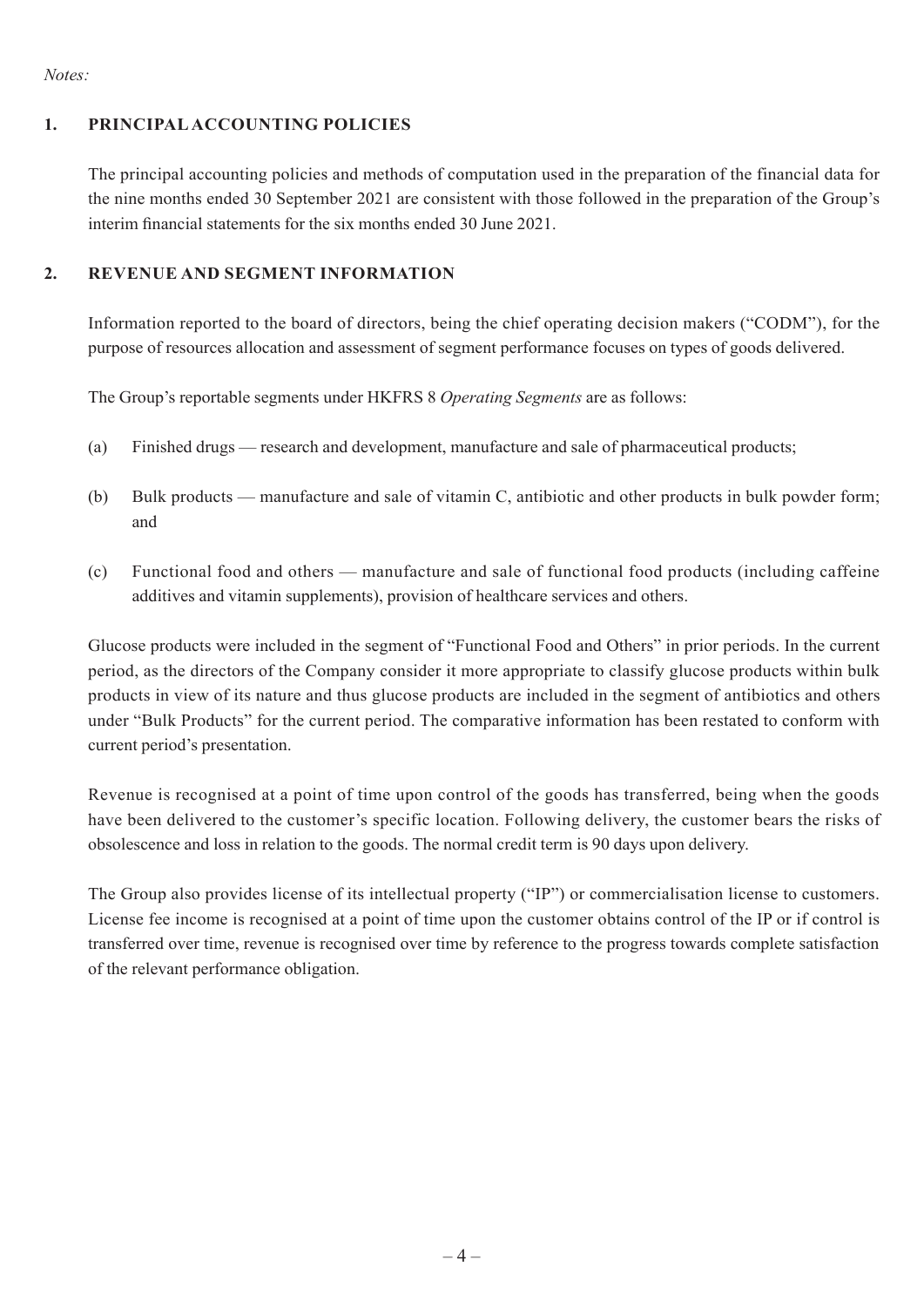The following is an analysis of the Group's revenue and results by operating and reportable segment.

# **For the nine months ended 30 September 2021 (Unaudited):**

|                                     |                                            |                             | <b>Bulk products</b>                               | Functional                           |                                    |                                       |                                |
|-------------------------------------|--------------------------------------------|-----------------------------|----------------------------------------------------|--------------------------------------|------------------------------------|---------------------------------------|--------------------------------|
|                                     | Finished<br><b>Drugs</b><br><b>RMB'000</b> | Vitamin C<br><b>RMB'000</b> | <b>Antibiotics</b><br>and others<br><b>RMB'000</b> | food and<br>others<br><b>RMB'000</b> | Segment<br>total<br><b>RMB'000</b> | <b>Eliminations</b><br><b>RMB'000</b> | Consolidated<br><b>RMB'000</b> |
| <b>SEGMENT REVENUE</b>              |                                            |                             |                                                    |                                      |                                    |                                       |                                |
| External sales                      | 16,753,143                                 | 1,617,435                   | 1,234,626                                          | 988,024                              | 20,593,228                         |                                       | 20,593,228                     |
| Inter-segment sales                 |                                            | 8,532                       | 111,107                                            | 21,062                               | 140,701                            | (140,701)                             |                                |
| License fee income                  | 48,525                                     |                             |                                                    |                                      | 48,525                             |                                       | 48,525                         |
| TOTAL REVENUE                       | 16,801,668                                 | 1,625,967                   | 1,345,733                                          | 1,009,086                            | 20,782,454                         | (140, 701)                            | 20,641,753                     |
| <b>SEGMENT PROFIT</b>               | 3,873,385                                  | 531,766                     | 102,993                                            | 228,105                              |                                    |                                       | 4,736,249                      |
| Unallocated income                  |                                            |                             |                                                    |                                      |                                    |                                       | 530,479                        |
| Unallocated expenses                |                                            |                             |                                                    |                                      |                                    |                                       | (77, 492)                      |
| Finance costs                       |                                            |                             |                                                    |                                      |                                    |                                       | (6, 446)                       |
| Share of results of associates      |                                            |                             |                                                    |                                      |                                    |                                       | (21, 131)                      |
| Share of results of joint ventures  |                                            |                             |                                                    |                                      |                                    |                                       | 35,979                         |
| Gain on disposal of a joint venture |                                            |                             |                                                    |                                      |                                    |                                       | 24,273                         |
| Profit before tax                   |                                            |                             |                                                    |                                      |                                    |                                       | 5,221,911                      |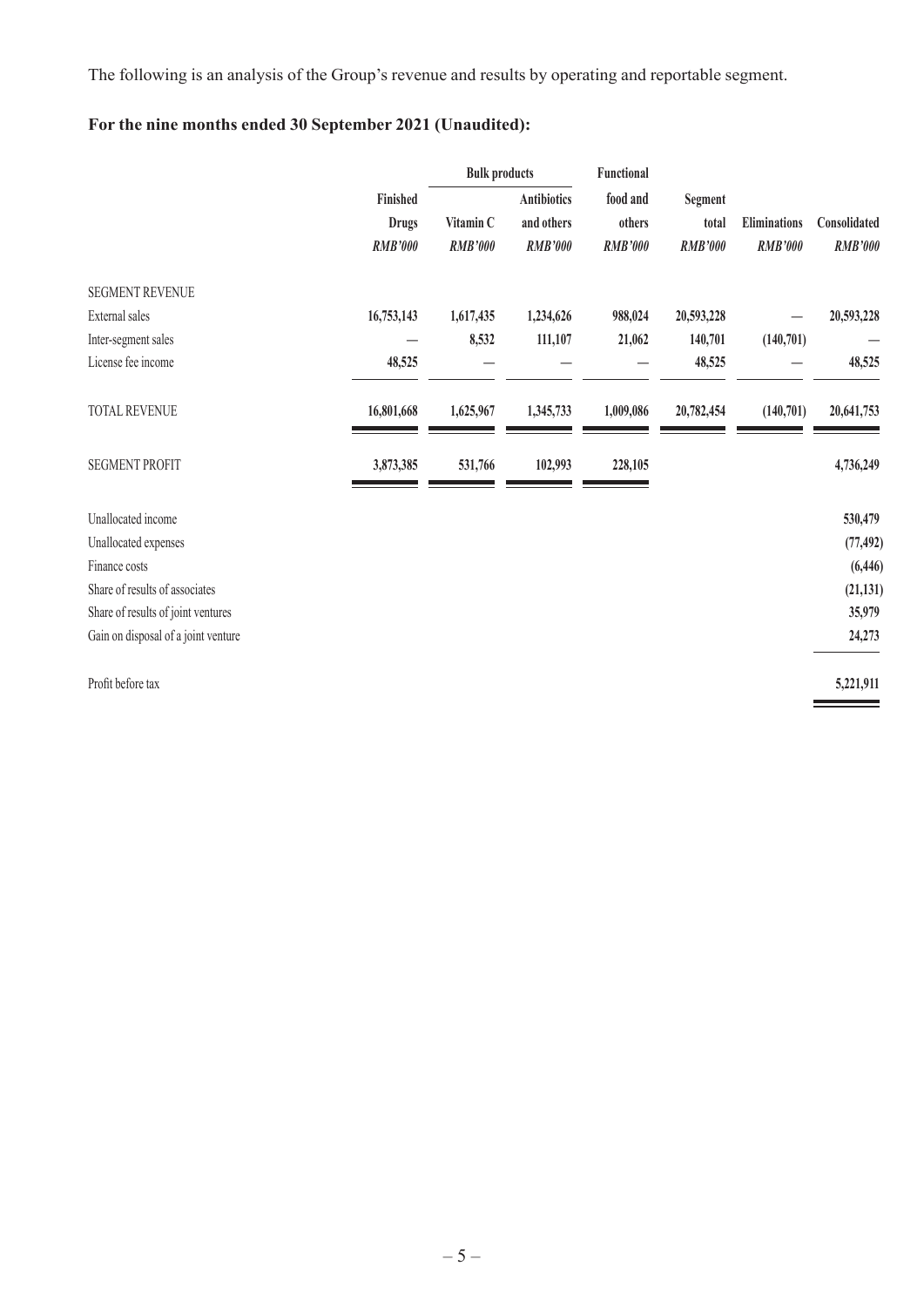For the nine months ended 30 September 2020 (Unaudited):

|                                         |                              | Bulk products        |                                                    | Functional                                  |                             |                         |                         |
|-----------------------------------------|------------------------------|----------------------|----------------------------------------------------|---------------------------------------------|-----------------------------|-------------------------|-------------------------|
|                                         | Finished<br>Drugs<br>RMB'000 | Vitamin C<br>RMB'000 | Antibiotics<br>and others<br>RMB'000<br>(Restated) | food and<br>others<br>RMB'000<br>(Restated) | Segment<br>total<br>RMB'000 | Eliminations<br>RMB'000 | Consolidated<br>RMB'000 |
| <b>SEGMENT REVENUE</b>                  |                              |                      |                                                    |                                             |                             |                         |                         |
| External sales                          | 15,712,874                   | 1,438,454            | 995,536                                            | 1,068,349                                   | 19,215,213                  |                         | 19,215,213              |
| Inter-segment sales                     |                              | 4,355                | 110,683                                            | 8,862                                       | 123,900                     | (123,900)               |                         |
| TOTAL REVENUE                           | 15,712,874                   | 1,442,809            | 1,106,219                                          | 1,077,211                                   | 19,339,113                  | (123,900)               | 19,215,213              |
| <b>SEGMENT PROFIT</b>                   | 3,530,384                    | 296,870              | 139,903                                            | 230,517                                     |                             |                         | 4,197,674               |
| Unallocated income                      |                              |                      |                                                    |                                             |                             |                         | 113,486                 |
| Unallocated expenses                    |                              |                      |                                                    |                                             |                             |                         | (162, 867)              |
| Finance costs                           |                              |                      |                                                    |                                             |                             |                         | (8,084)                 |
| Share of results of associates          |                              |                      |                                                    |                                             |                             |                         | (12,209)                |
| Share of results of joint ventures      |                              |                      |                                                    |                                             |                             |                         | 30,512                  |
| Gain on disposal of subsidiaries        |                              |                      |                                                    |                                             |                             |                         | 314,901                 |
| Loss on deemed disposal of a subsidiary |                              |                      |                                                    |                                             |                             |                         | (19,038)                |
| Profit before tax                       |                              |                      |                                                    |                                             |                             |                         | 4,454,375               |

Segment profit represents the profit earned by each segment without allocation of interest income, fair value changes on structured bank deposits, fair value changes on financial assets measured at fair value through profit or loss ("FVTPL"), finance costs, central administrative expenses, share of results of associates and joint ventures, gain on disposal of a joint venture, gain on disposal of subsidiaries and loss on deemed disposal of a subsidiary. This is the measure reported to the CODM for the purposes of resource allocation and performance assessment.

Inter-segment sales are charged at prevailing market rates.

Segment assets and liabilities are not regularly provided to the CODM for review.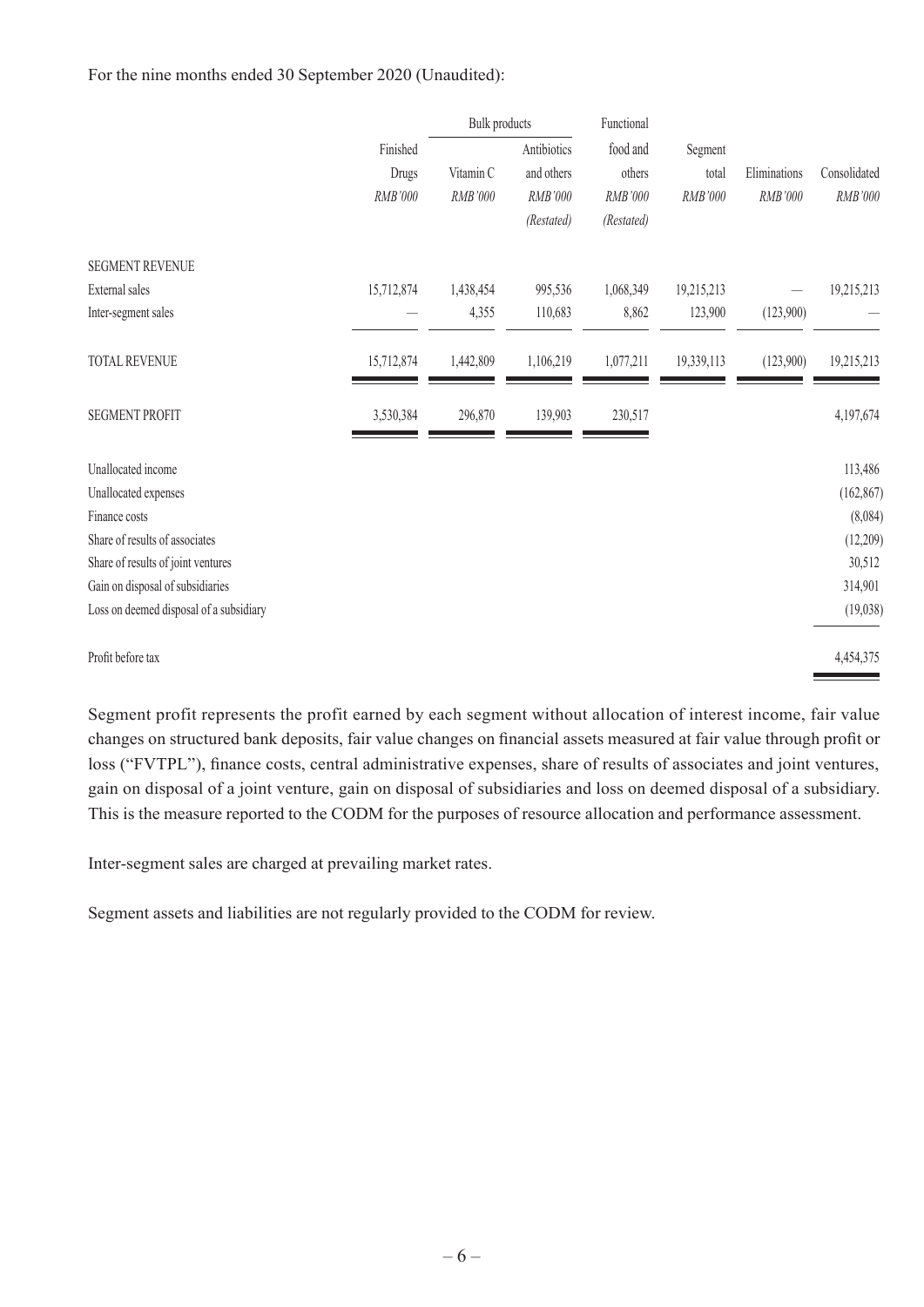#### **3. PROFIT BEFORE TAX**

|                                                                   | For the nine months<br>ended 30 September |                |  |
|-------------------------------------------------------------------|-------------------------------------------|----------------|--|
|                                                                   | 2021                                      | 2020           |  |
|                                                                   | <b>RMB'000</b>                            | <b>RMB'000</b> |  |
|                                                                   | (Unaudited)                               | (Unaudited)    |  |
| Profit before tax has been arrived at after charging (crediting): |                                           |                |  |
| Depreciation of property, plant and equipment                     | 521,397                                   | 498,468        |  |
| Depreciation of right-of-use assets                               | 103,437                                   | 76,259         |  |
| Depreciation of investment property                               | 1,290                                     |                |  |
| Amortisation of other intangible assets                           | 14,388                                    | 9,785          |  |
| Total depreciation and amortisation                               | 640,512                                   | 584,512        |  |
| Fair value changes on structured bank deposits                    |                                           |                |  |
| (included in other gains or losses)                               | (58, 531)                                 | (45,336)       |  |
| Fair value changes on financial assets measured at FVTPL          |                                           |                |  |
| (included in other gains or losses)                               | (333,769)                                 |                |  |
| Government grant income (included in other income)                | (42, 048)                                 | (62, 781)      |  |
| Impairment losses (reversed) recognised under expected            |                                           |                |  |
| credit loss model (included in other gains or losses)             | (877)                                     | 36,684         |  |
| Impairment loss on intangible assets (included in other expenses) | 50,000                                    |                |  |
| Interest income on bank balances (included in other income)       | (122, 816)                                | (52, 101)      |  |
| Net foreign exchange loss (included in other gains or losses)     | 7,104                                     | 56,908         |  |

*Note:* For the nine months ended 30 September 2020 and 2021, cost of inventories recognised as expense approximated cost of sales as shown in the condensed consolidated statement of profit or loss and other comprehensive income.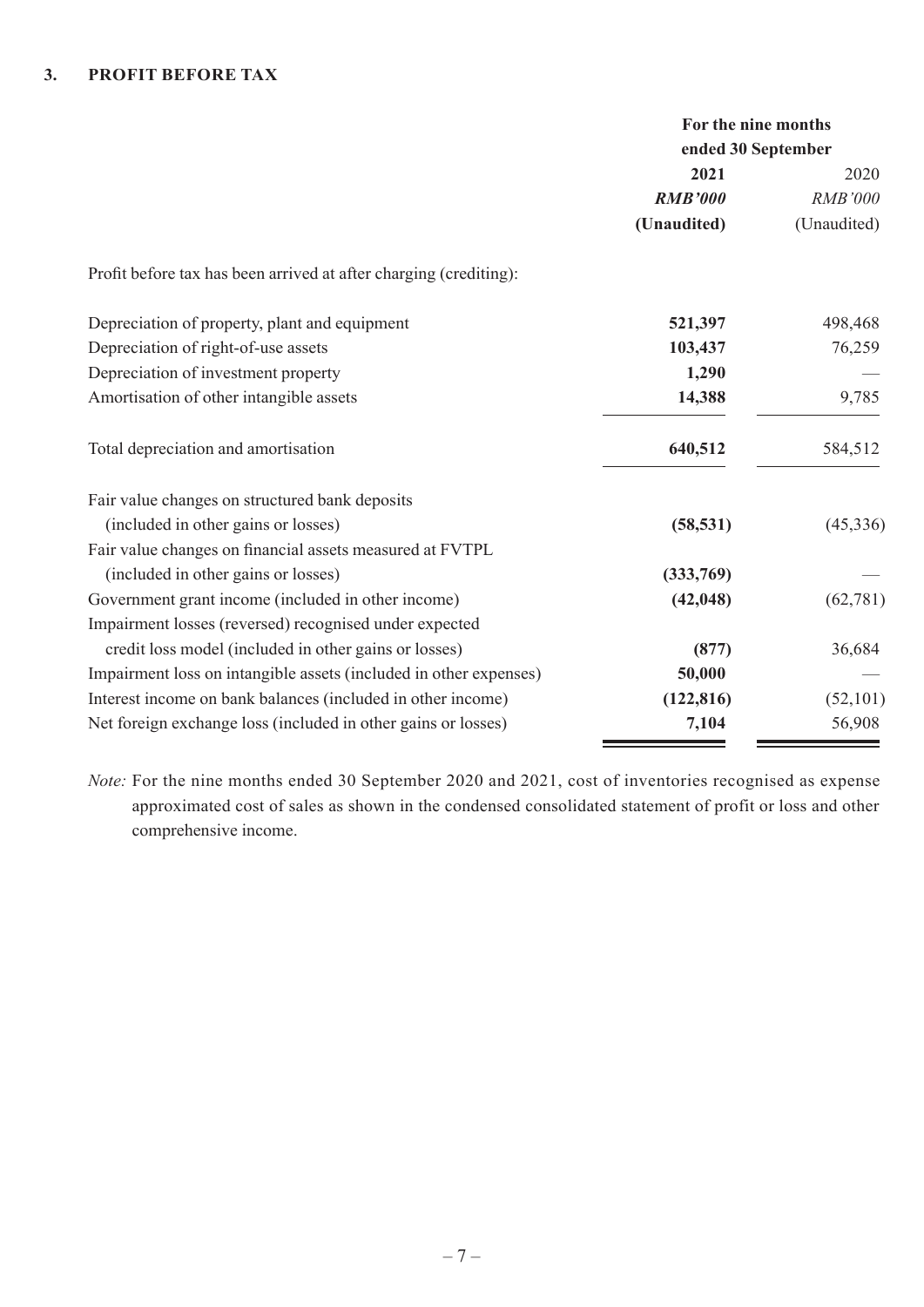#### **4. EARNINGS PER SHARE**

The calculation of the basic and diluted earnings per share attributable to the owners of the Company is based on the following data:

|                                               | For the nine months<br>ended 30 September |                |
|-----------------------------------------------|-------------------------------------------|----------------|
|                                               |                                           |                |
|                                               | 2021                                      | 2020           |
|                                               | <b>RMB'000</b>                            | <b>RMB'000</b> |
|                                               | (Unaudited)                               | (Unaudited)    |
| <b>Earnings</b>                               |                                           |                |
| Earnings for the purposes of basic and        |                                           |                |
| diluted earnings per share                    | 4,335,303                                 | 3,518,054      |
|                                               | For the nine months<br>ended 30 September |                |
|                                               | 2021                                      | 2020           |
|                                               | $\boldsymbol{v}$                          | '000           |
| <b>Number of shares</b>                       |                                           |                |
| Weighted average number of ordinary shares    |                                           |                |
| for the purpose of basic earnings per share   | 11,954,570                                | 11,954,570     |
| Effect of dilutive potential ordinary shares: |                                           |                |
| Unvested shares under share award scheme      | 1,651                                     | 3,003          |
| Weighted average number of ordinary shares    |                                           |                |
| for the purpose of diluted earnings per share | 11,956,221                                | 11,957,573     |

The weighted average numbers of ordinary shares for the calculation of basic earnings per share for both periods have been adjusted for the shares held by the trustee pursuant to the share award scheme.

The weighted average number of ordinary shares for the calculation of basic earnings per share for the period ended 30 September 2020 has been adjusted for the effect of the bonus issue on 29 October 2020.

The computation of diluted earnings per share does not assume the exercise of a subsidiary's share options since their assumed exercise would result in an increase in earnings per share.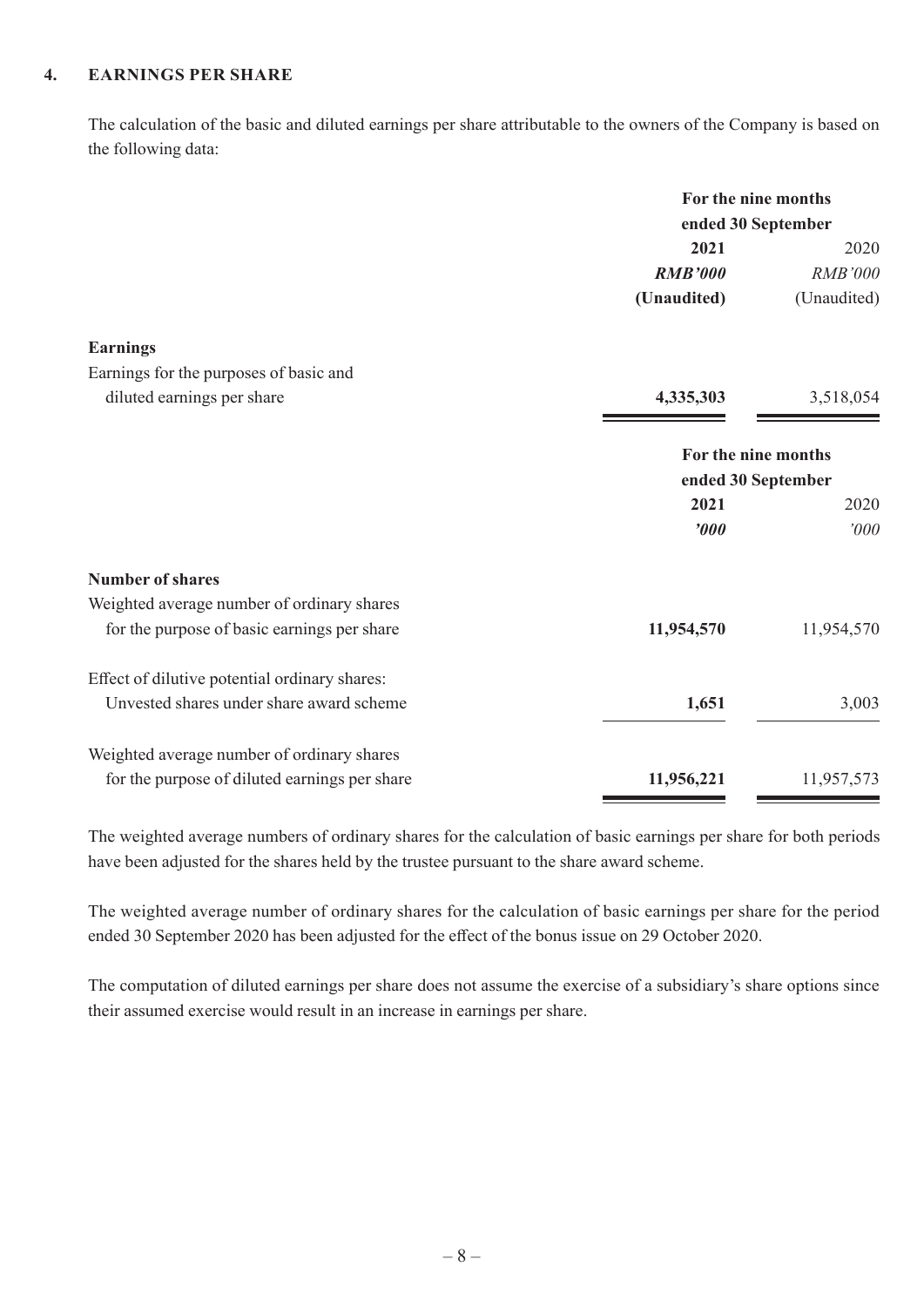# **BUSINESS REVIEW**

## **RESULTS**

For the nine months ended 30 September 2021, the Group achieved a revenue of RMB20,642 million, representing an increase of 7.4% year-on-year; and profit attributable to shareholders of RMB4,335 million, representing an increase of 23.2% year-on-year.

For the nine months ended 30 September 2021, the Group recorded a fair value gain on financial assets measured at FVTPL (comprising mainly unlisted investments in partnerships and funds) of RMB334 million. However, the Group recorded a fair value loss on financial assets measured at FVTPL of RMB92 million for the third quarter of 2021 amid the recent market volatility.

#### **Finished Drug Business**

For the current period, the Group continued to put efforts in professional academic-based promotion, hospital development, lower-tier market penetration, clinical application extension and professional sales force expansion to drive the growth of key finished drug products and further enhance the market coverage to reach medical institutions at various levels in cities, counties, towns and communities. The finished drug business recorded revenue of RMB16,802 million for the current period, representing a year-on-year increase of 6.9%. The sales performance of products by major therapeutic area is as follows:

#### *Nervous System Disease Products*

Major products include NBP (恩必普) (butylphthalide soft capsules and butylphthalide and sodium chloride injection), Oulaining (歐來寧) (oxiracetam capsules and oxiracetam for injection), Shuanling (舒 安靈) (pentoxifylline extended-release tablets and pentoxifylline injection), Enxi (恩悉) (pramipexole dihydrochloride tablets) and Oulaituo (歐來妥) (memantine hydrochloride tablets). For the current period, nervous system disease products recorded sales of RMB5,505 million, representing a year-on-year decrease of 8.0%. Among them, the sales of NBP decreased by 11.2%, Oulaining decreased by 23.8% and Shuanling increased by 330.4%. With the sale of NBP in the market at the new national reimbursement negotiated price since March, the affordability and competitiveness of the product has been greatly improved. Leveraging on the strong market foundation with wide coverage and deep market penetration, and promotion of outof-pocket sales of internet hospitals, NBP achieved rapid growth in sales volume with the impact of price reduction substantially alleviated.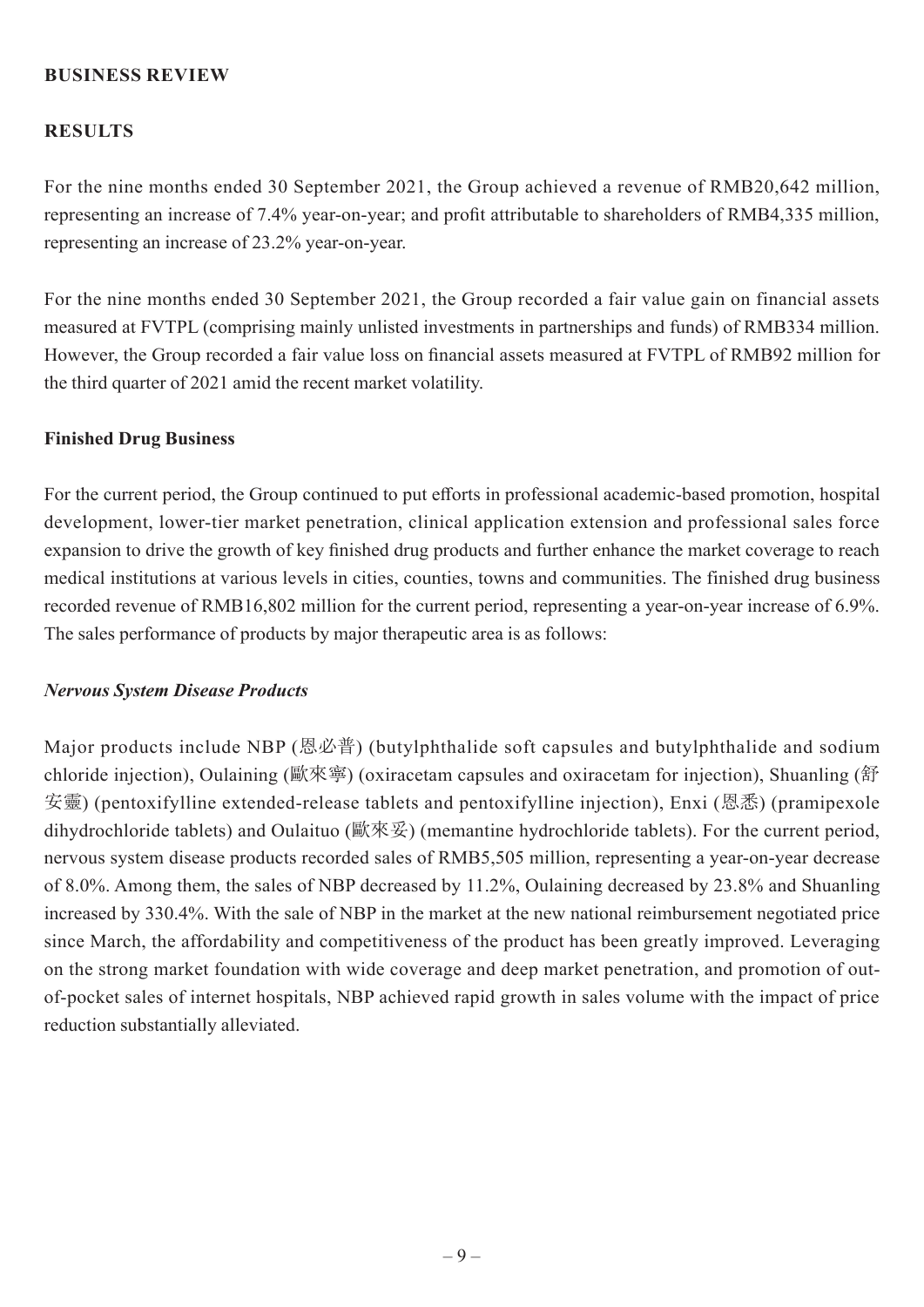# *Oncology products*

Major products include Duomeisu (doxorubicin hydrochloride liposome injections), Jinyouli (津優力) (PEGrhGCSF injections), Keaili (paclitaxel for injection (albumin-bound)) and Wankeda (萬可達) (bortezomib for injection). For the current period, oncology products recorded sales of RMB5,778 million, representing a year-on-year increase of 22.5%. In particular, the sales of Duomeisu, Keaili and Jinyouli increased by 33.0%, 25.3% and 6.8%, respectively.

# *Anti-infective products*

Major products include Shuluoke (舒羅克) (meropenem for injection), Nuomoling (諾莫靈) (amoxicillin capsules), Xianqu/Shiyao (先曲/石藥) (ceftriaxone sodium for injection), Zhongnuo Lixin (中諾立新) (cefuroxime sodium for injection), Xinweihong (新維宏) (azithromycin tablets) and Weihong (維宏) (azithromycin dispersible tablets/capsules/enteric tablets). For the current period, anti-infective products recorded sales of RMB2,115 million, representing a year-on-year increase of 3.5%.

## *Cardiovascular disease products*

Major products include Xuanning (玄寧) (maleate levamlodipine tablets and dispersible tablets), Encun (恩 存) (clopidogrel bisulfate tablets), Daxinning (達新寧) (dronedarone hydrochloride tablets), Abikang (阿比 康) (aspirin enteric tablets) and Meiluolin (美洛林) (ticagrelor tablets). For the current period, cardiovascular disease products recorded sales of RMB2,127 million, representing a year-on-year increase of 20.7%. In particular, Xuanning and Encun recorded a sales growth of 18.5% and 29.3%, respectively.

## *Respiratory disease products*

Major products include Qixiao (琦效) (arbidol hydrochloride tablets), Zhongnuo Like (中諾立克) (ambroxol hydrochloride oral solution), Zhongnuoping (中諾平) (ambroxol hydrochloride extended-release tablets) and Nuoyian (諾一安) (montelukast sodium tablets/chewable tablets). For the current period, respiratory disease products recorded sales of RMB276 million, representing a year-on-year decrease of 21.9%.

# *Digestion and metabolism disease products*

Major products include Linmeixin (林美欣) (glimepiride dispersible tablets), Shuanglexin (雙樂欣) (metformin hydrochloride tablets/extended-release tablets), Xinweiping (欣維平) (acarbose tablets) and Debixin (得必欣) (omeprazole enteric capsules). For the current period, digestion and metabolism disease products recorded sales of RMB398 million, representing a year-on-year increase of 5.5%.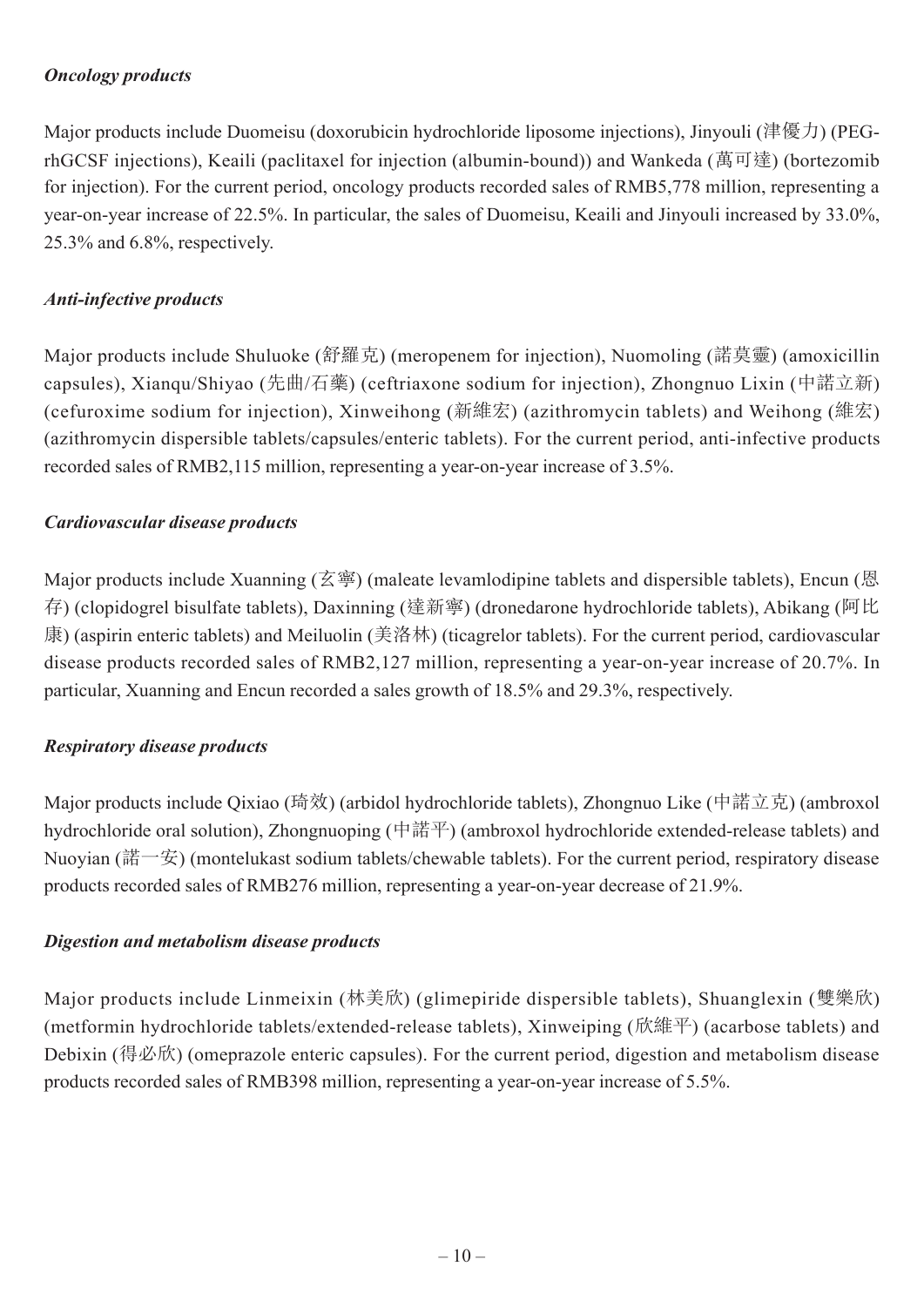## *Products in other therapeutic areas*

Major products include Gubang (固邦) (alendronate sodium tablets/enteric tablets), Qimaite (奇邁特) (tramadol hydrochloride tablets) and Youdening (優德寧) (celecoxib capsules). For the current period, products in other therapeutic areas recorded sales of RMB554 million, representing a year-on-year increase of 17.1%.

## **Bulk Product Business**

Mainly driven by the rise in product price, vitamin C products recorded sales of RMB1,617 million for the current period, representing a year-on-year increase of 12.4%. The sales of antibiotic and other products also increased by 24.0% to RMB1,235 million as a result of sales volume increase.

## **Functional Food and Other Business**

For the current period, the business recorded sales of RMB988 million, representing a year-on-year decrease of  $7.5%$ .

# **RESEARCH AND DEVELOPMENT ("R&D")**

The Group has a leading R&D team in China with bases located in Shijiazhuang, Shanghai, Beijing and the United States, focusing on the discovery, research and development of small molecule target drugs, nanodrugs, monoclonal antibody drugs, bispecific antibody drugs, antibody-drug conjugates, mRNA vaccines, small nucleic acid drugs, modified peptides and proteins based on site-specific conjugation and biological drugs in the field of immunity. With innovation as the core development strategy, the Group has continued to increase its investment in research and development in recent years. The R&D expenses for the period amounted to RMB2,508 million (charged to the profit or loss statement), representing a year-on-year increase of 10.7%. At present, there are around 300 projects in the pipeline, of which over 40 are innovative small molecule drugs, over 40 are innovative macromolecule drugs and over 30 are drugs of new preparation, primarily focusing on the therapeutic areas of oncology, immunology and respiratory, psychiatry and neurology, metabolism, cardiocerebrovascular system and anti-infectives. The table below shows the development status of 46 key drug candidates, 4 of which have been submitted NDA: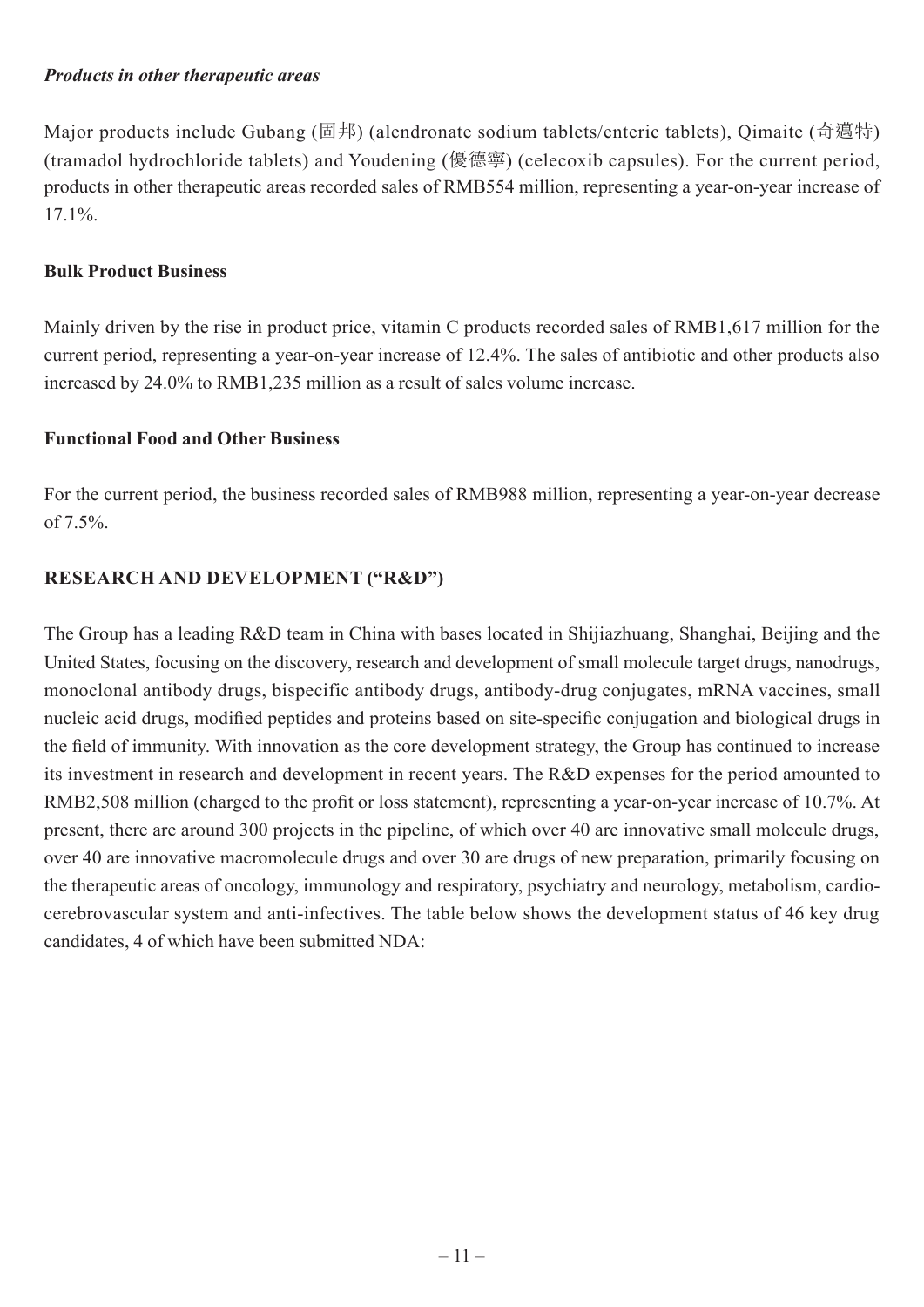# **Late clinical stage/pending approval**

| <b>Drug Candidate</b>                                       | <b>Type</b>                                     | <b>Target</b>                   | Indication                                                            | <b>Status</b>           |
|-------------------------------------------------------------|-------------------------------------------------|---------------------------------|-----------------------------------------------------------------------|-------------------------|
| COPIKTRA (duvelisib capsules)                               | Chemical drug                                   | PI3K- $\delta$ , PI3K- $\gamma$ | Follicular lymphoma                                                   | NDA submitted           |
| Rezetinib mesylate capsules                                 | Chemical drug                                   | <b>EGFR</b>                     | Non-small cell lung cancer                                            | NDA submitted           |
| <b>SKLB1028</b>                                             | Chemical drug                                   | FLT3, Abl, Lyn, EGFR            | Acute myeloid leukemia                                                | Pivotal trial           |
| DBPR108                                                     | Chemical drug                                   | DPP-4                           | Diabetes                                                              | Pivotal trial           |
| SYHA121-28                                                  | Chemical drug                                   | RET, EGFR, VEGFR,<br>FGFR       | Non-small cell lung cancer<br>with RET gene fusion<br>mutation        | Pivotal trial           |
| Butylphthalide soft capsules                                | Chemical drug                                   |                                 | Vascular dementia                                                     | Pivotal trial           |
| <b>JMT101</b>                                               | Biological drug<br>(monoclonal antibody)        | EGFR                            | Non-small cell lung cancer<br>with EGFR 20 exon<br>insertion mutation | Pivotal trial           |
| <b>JMT103</b>                                               | Biological drug<br>(monoclonal antibody)        | <b>RANKL</b>                    | Giant cell tumor of bone                                              | Pivotal trial completed |
| SYSA1802 (SG001)                                            | Biological drug<br>(monoclonal antibody)        | $PD-1$                          | Cervical cancer                                                       | Pivotal trial           |
| Omalizumab biosimilar                                       | Biological drug<br>(monoclonal antibody)        | IgE                             | Urticaria                                                             | Pivotal trial           |
| <b>TG103</b>                                                | Biological drug<br>(monoclonal antibody)        | GLP1-Fc                         | Weight loss                                                           | Pivotal trial           |
| PD303c                                                      | Biological drug<br>(antibody-drug<br>conjugate) | HER2 ADC                        | Breast cancer                                                         | Pivotal trial           |
| <b>KN026</b>                                                | Biological drug<br>(bispecific antibody)        | HER <sub>2</sub>                | Gastric cancer                                                        | Pivotal trial           |
| Mitoxantrone hydrochloride<br>liposome injection            | Nanodrug                                        |                                 | Peripheral T-cell lymphoma                                            | NDA submitted           |
| Amphotericin B liposome for<br>injection                    | Nanodrug                                        |                                 | Invasive fungal infection                                             | NDA submitted           |
| Irinotecan liposome injection                               | Nanodrug                                        |                                 | Pancreatic cancer                                                     | Pivotal trial completed |
| Docetaxel for injection<br>(albumin-bound)                  | Nanodrug                                        |                                 | Head and neck squamous<br>cell carcinoma                              | Pivotal trial           |
| Daunorubicin cytarabine liposome<br>for injection           | Nanodrug                                        |                                 | Leukemia                                                              | Pivotal trial           |
| Paclitaxel nanoparticles for injection<br>(fast dissolving) | Nanodrug                                        |                                 | Multiple solid tumors                                                 | Pivotal trial           |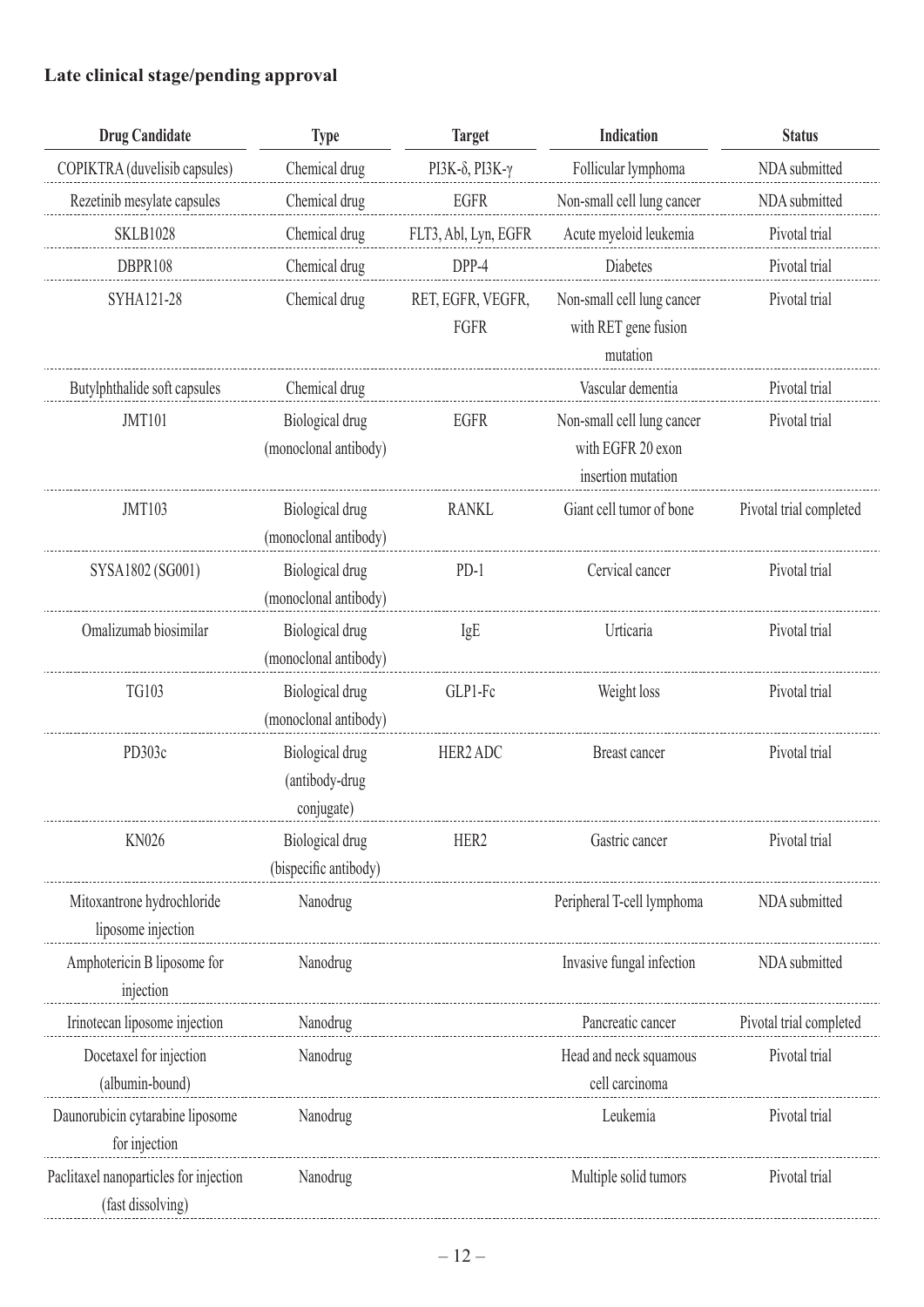# **Early clinical stage**

| <b>Drug Candidate</b>                                     | <b>Type</b>                               | <b>Therapeutic Area</b> |
|-----------------------------------------------------------|-------------------------------------------|-------------------------|
| Ammuxetine                                                | Chemical drug                             | Psychiatry              |
| Butylphthalide soft capsules (U.S.)                       | Chemical drug                             | Neurology               |
| Simmitinib, SYHA1801, SYHA1803, SYHA1807,                 | Chemical drug                             | Oncology                |
| SYHA1811, SYHA1813, SYHA1815, SYHX1903                    |                                           |                         |
| SYHA1805, SYHA1402                                        | Chemical drug                             | Metabolism              |
| <b>SYHX1901</b>                                           | Chemical drug                             | Immunity                |
| M802*, M701*, Y150*, Y101D*,                              | Biological drug (bispecific antibody)     | Oncology                |
| JMT601 (China and U.S.)                                   |                                           |                         |
| <b>SYSA1801</b>                                           | Biological drug (antibody-drug conjugate) | Oncology                |
| ALMB0168, NBL-015                                         | Biological drug (monoclonal antibody)     | Oncology                |
| <b>ALMB0166</b>                                           | Biological drug (monoclonal antibody)     | Central nervous system  |
| CM310, NBL-012 (China and U.S.)                           | Biological drug (monoclonal antibody)     | Immunity                |
| Paclitaxel cationic liposome for injection, sirolimus for | Nanodrug                                  | Oncology                |
| injection (albumin-bound)                                 |                                           |                         |
| Prostaglandin liposomes for injection                     | Nanodrug                                  | Cardiovascular          |

*\* Product developed by Wuhan YZY Biopharma Co. Ltd., an associate of the Group.*

Since the beginning of the year, we have made the following progress:

- 1. Anfulike (安複利克) (amphotericin B cholesteryl sulfate complex for injection) obtained drug registration approval in China and was successfully launched in May;
- 2. Application for marketing approval of COPIKTRA (克必妥) (duvelisib capsules) in China was accepted and granted priority review. On-site inspection of clinical trial was completed in the third quarter;
- 3. Application for marketing approval of amphotericin B liposome for injection was submitted in March. On-site inspection of production and clinical trial were completed in the third quarter;
- 4. "The Establishment and Industrialization of Key Technology System for Site-specific PEG-modified Recombinant Protein" won the second prize of the State Scientific and Technological Progress Award (國 家科學技術進步獎);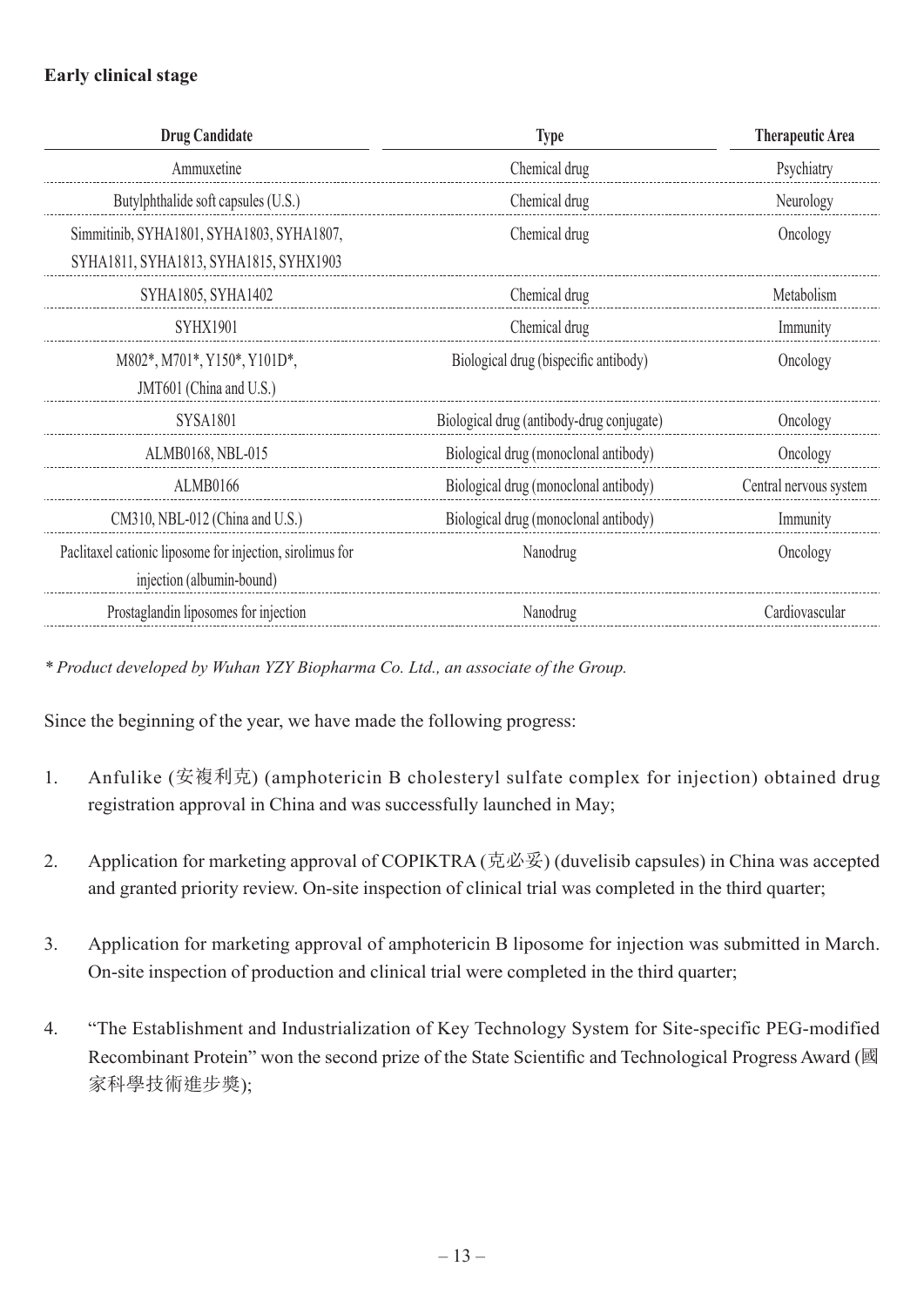5. 24 and 5 projects in the pipeline have obtained clinical trial approvals in China and the U.S., respectively:

|                                                                                                                         | China                                                                                                                                                                |                                                                                                                                           |
|-------------------------------------------------------------------------------------------------------------------------|----------------------------------------------------------------------------------------------------------------------------------------------------------------------|-------------------------------------------------------------------------------------------------------------------------------------------|
| <b>NBL-012</b>                                                                                                          | <b>NBL-015</b>                                                                                                                                                       | <b>JMT601</b>                                                                                                                             |
| <b>SYHA1811</b>                                                                                                         | <b>SYSA1801</b>                                                                                                                                                      | JMT101 (Non-small<br>cell lung cancer)                                                                                                    |
| SYHA1402 (Diabetic cardiomyopathy)                                                                                      | <b>SYSA1901</b><br>(Pertuzumab biosimilar)                                                                                                                           | SYHX1901 (Rheumatoid arthritis and<br>systemic lupus erythematosus)                                                                       |
| SYHX1901 (Atopic<br>dermatitis and psoriasis)                                                                           | SYHX1903 (Solid tumors)                                                                                                                                              | SYHX1903 (Hematological malignancies)                                                                                                     |
| Irinotecan liposome injection<br>(advanced solid tumor)                                                                 | Sirolimus for injection<br>(albumin-bound)                                                                                                                           | JMT101 in combination with SG001(PD-1)<br>for the treatment of nasopharyngeal carcinoma                                                   |
| JMT101 in combination with SG001(PD-1) for<br>the treatment of head and neck squamous cell<br>carcinoma                 | JMT101 in combination with osimertinib for<br>the treatment of stage IIIb-IV non-small cell<br>lung cancer with EGFR mutation                                        | SG001(PD-1) in combination with Duomeisu<br>for the treatment of PD-L1-positive platinum-<br>resistant relapsed epithelial ovarian cancer |
| SG001(PD-1) in combination with Keaili for<br>the treatment of platinum-resistant relapsed<br>epithelial ovarian cancer | SKLB1028 in combination with azacitidine<br>for the treatment of initial AML with FLT3<br>mutation                                                                   | SKLB1028 in combination with standard<br>treatment " $7+3$ " for the treatment of initial<br>AML with FLT3 mutation                       |
| Mitoxantrone hydrochloride liposome<br>injection in combination with cytarabine for<br>the treatment of AML             | Mitoxantrone hydrochloride liposome<br>injection in combination with bortezomid and<br>dexamethasone for the treatment of relapsed or<br>refractory multiple myeloma | Butylphthalide soft capsules for the<br>preventive treatment of peripheral neuropathy<br>caused by chemotherapy                           |

|                | The U.S.               |        |
|----------------|------------------------|--------|
| <b>NBL-012</b> | $NBL-015$<br>$- - - -$ | JMT601 |
| DP303c         | <b>SYSA1801</b>        |        |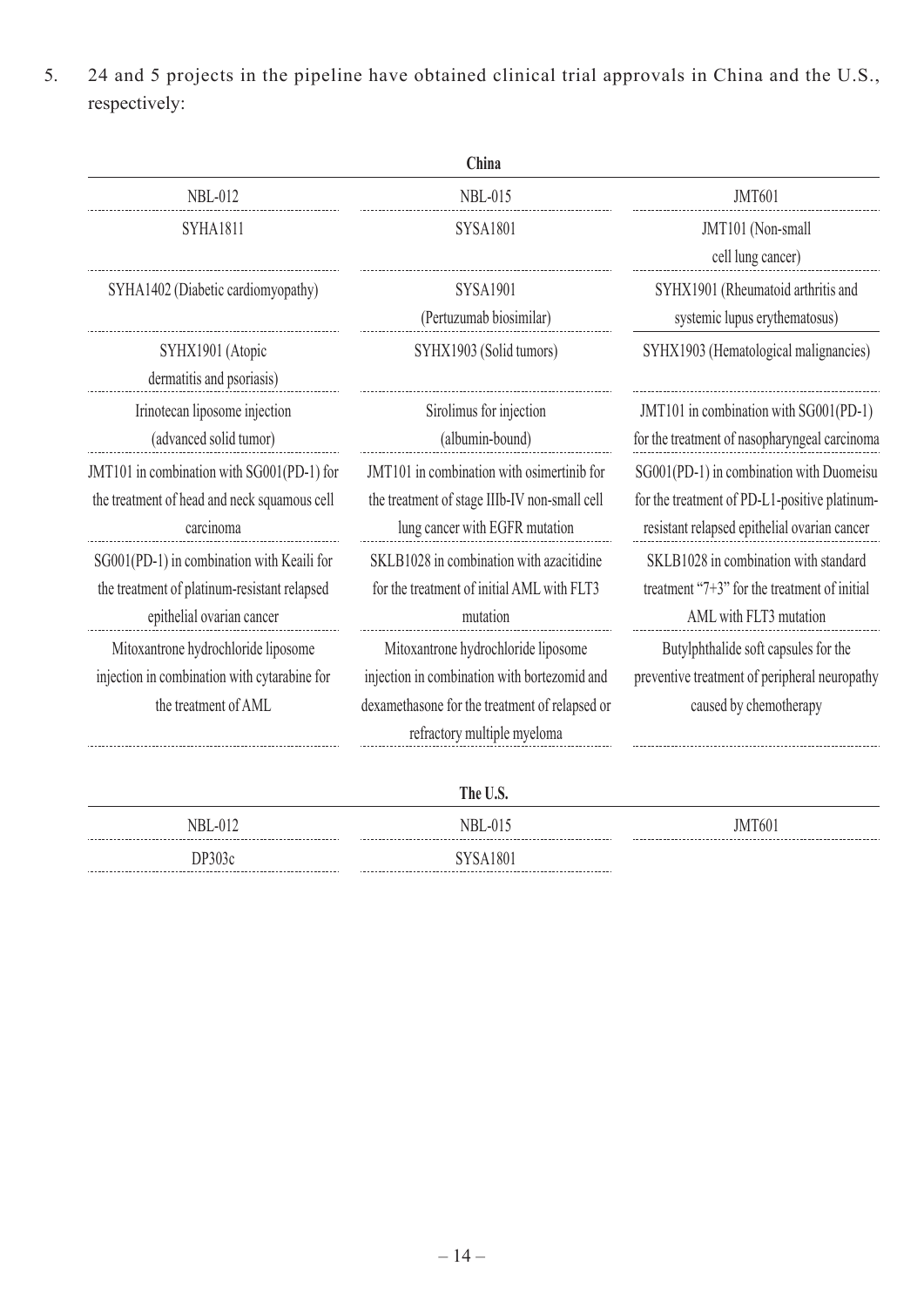- 6. 2 drug candidates have obtained orphan-drug designation in the U.S.: SYSA1801 for the treatment of pancreatic cancer, and NBL-015 for the treatment of gastric cancer (including cancer of gastroesophageal junction);
- 7. 13 generic drugs have obtained drug registration approvals in China, and 2 generic drugs have obtained ANDA approvals in the U.S.:

|                                            | China                            |                                |
|--------------------------------------------|----------------------------------|--------------------------------|
| Esomeprazole magnesium<br>enteric capsules | Nintedanib esilate soft capsules | Pregabalin capsules            |
| Entecavir tablets                          | Sorafenib tosylate tablets       | Tofacitinib citrate tablets    |
| Sitagliptin phosphate tablets              | Agoliptin benzoate tablets       | Afatinib dimaleate tablets     |
| Linagliptin tablets                        | Lacosamide tablets               | Oseltamivir phosphate capsules |
| Apixaban tablets                           |                                  |                                |
|                                            | The U.S.                         |                                |
| Paroxetine hydrochloride                   | Carbamazepine                    |                                |
| enteric tablets                            | extended-release tablets         |                                |

8. 25 generic drug products (42 specifications) passed or deemed to have passed the consistency of quality and efficacy evaluation of generic drugs.

Moreover, since the beginning of the year, the Group has filed 20 international PCT applications, 143 patent applications (96 domestic and 47 overseas) and received 57 authorisations (38 domestic and 19 overseas).

In the five years ahead, the Group is expected to launch more than 30 innovative and new preparation drugs, and over 60 generic drugs. In particular, mitoxantrone liposomes, docetaxel albumin nanoparticles, sirolimus albumin nanoparticles, cisplatin micelle, and paclitaxel albumin nanoparticles (fast dissolving) developed based on the nanotechnology platform; the ultra-long-acting GLP1-IgD/IgG1 Fc fusion protein in the field of metabolism; the world's new CX43 inhibiting and antagonizing antibody; the new ADC and ISAC based on enzymatic site-specific conjugation; the CD20/CD47 bispecific antibodies based on novel asymmetric structure; as well as the multivalent mRNA vaccines against novel coronavirus mutants and small nucleic acid drugs (dosed semi-annually) are all heavyweight products with global patents and great market value. The market launch of these new products will provide strong support to the Group's high-quality growth in the future.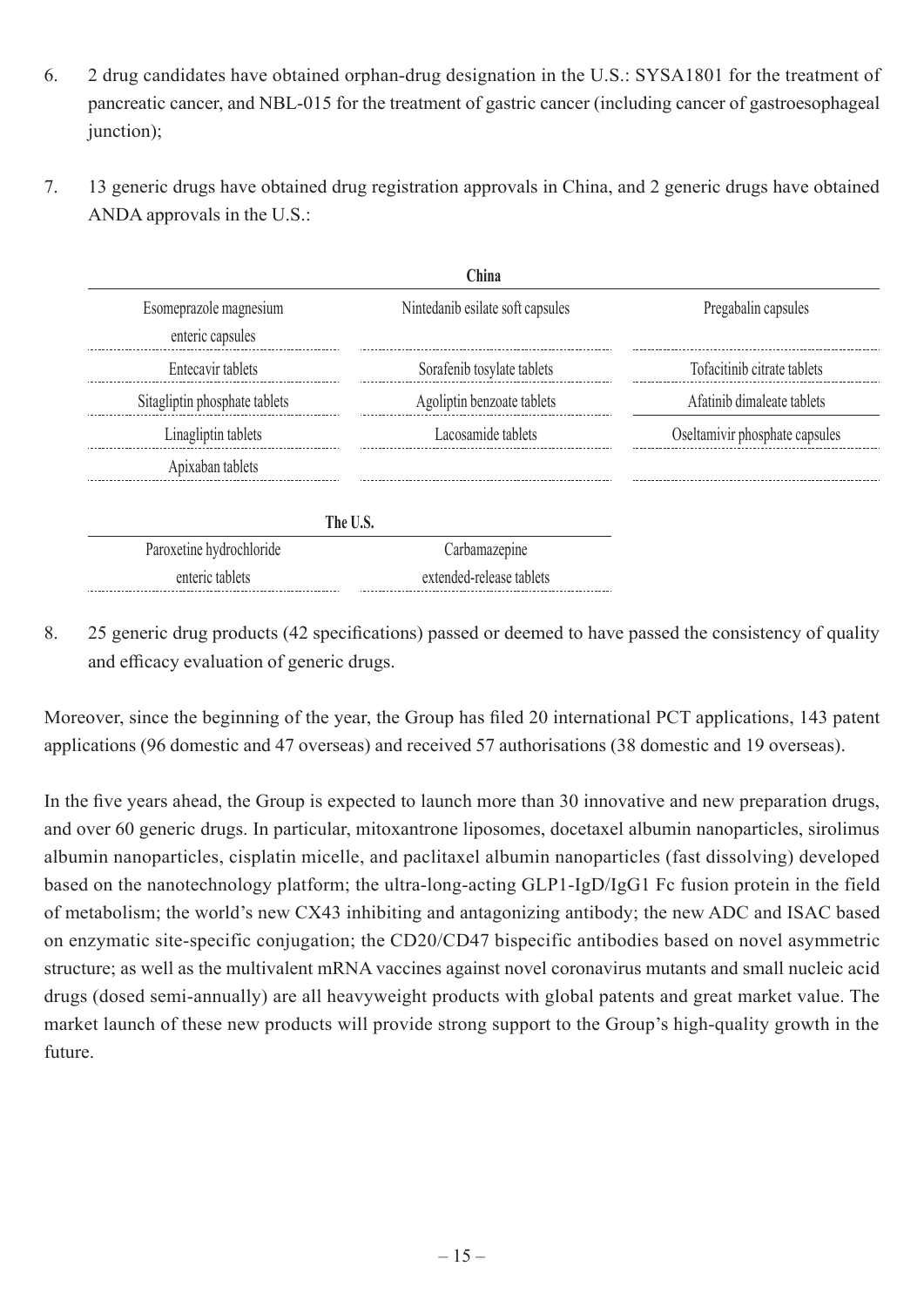# **BUSINESS DEVELOPMENT**

The Group also actively seeks acquisition and cooperation opportunities in order to strengthen its product pipeline and make full use of its strong sales platform. Since the beginning of the year, the Group has signed a number of cooperation agreements:

- 1. Collaboration with Beta Pharma (Shanghai) Company Limited to obtain the exclusive product license and commercialization rights of its rezetinib mesylate capsules (BPI-7711) (a third generation irreversible EGFR-TKI for the treatment of non-small cell lung cancer) in China;
- 2. Collaboration with Keymed Bioscience (Chengdu) Co., Ltd. ("Chengdu Keymed") to obtain the exclusive product license and commercialization rights of its CM310 (an anti-IL-4Rα recombinant humanized monoclonal antibody) for moderate to severe asthma and chronic obstructive pulmonary disease (COPD) in China;
- 3. Collaboration with Jiangsu Alphamab Oncology Co., Ltd. to obtain the exclusive product license and commercialization rights of its KN026 (a HER2-targeted bispecific antibody) for breast cancer and gastric cancer in China; and
- 4. Entering into a strategic alliance agreement with Chengdu Keymed to cooperate on the clinical development and commercialization of a variety of nervous system disease products.

In August, the Group entered into a strategic partnership and license agreement with Flame Biosciences, Inc., a U.S. innovative pharmaceutical company, to out-license the exclusive rights outside of Greater China of the Group's drug candidate NBL-015 (an anti-Claudin 18.2 monoclonal antibody) and two new bispecific antibodies to be developed based on the Group's NovaTE bispecific antibody technology platform.